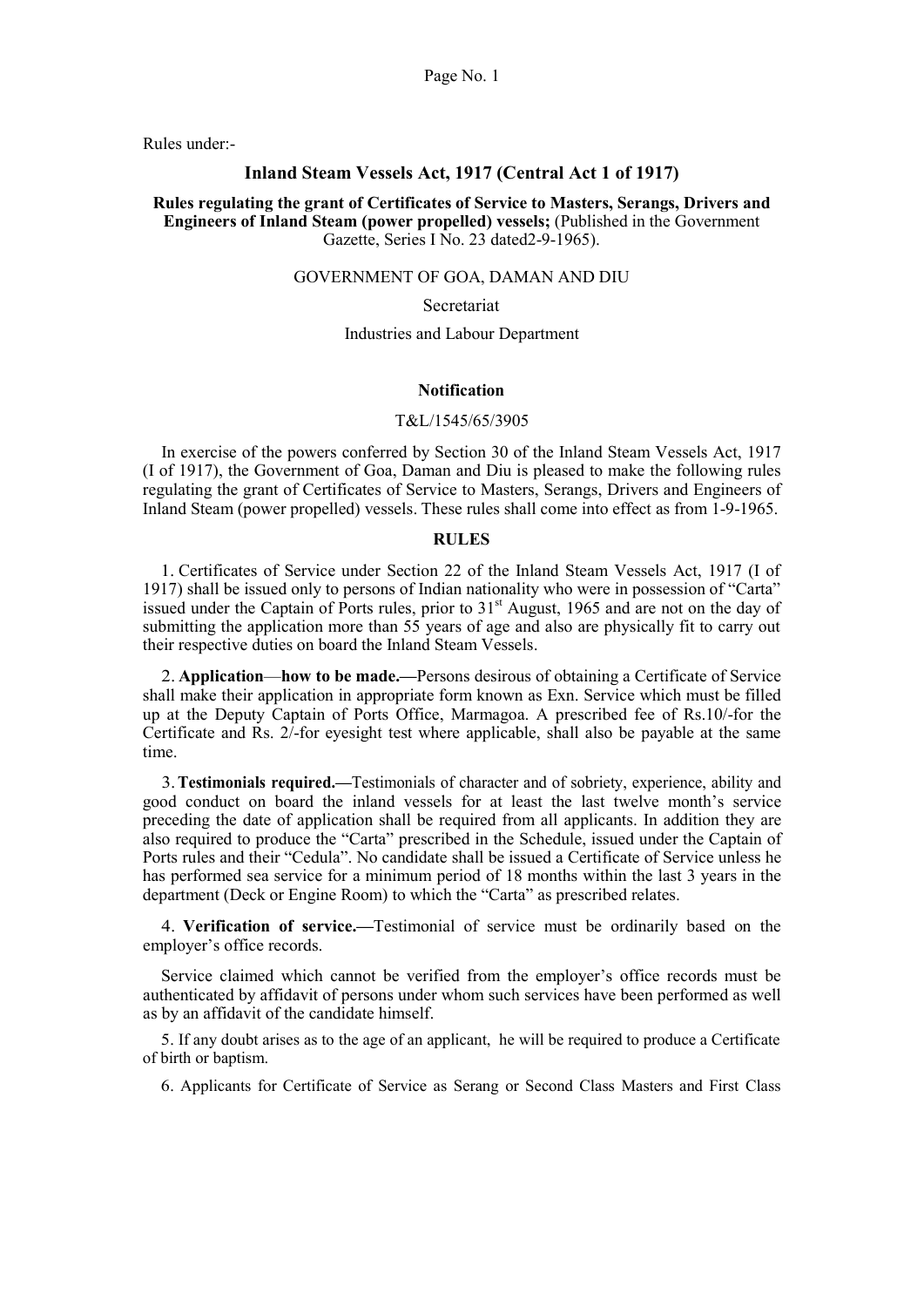Masters must pass the prescribed sight test before a Certificate of Service can be issued to them.

Note: Detailed information with regard to sight test is given in the "Rules, regulating the examination and grant of Certificate of Competency to Masters and Serangs of Inland Steam Vessels".

7. The applicant will be required to produce a certificate from the Maritime School, Britona, of the Government of Goa, Daman and Diu, stating that they have completed the course prescribed by the Government.

8. The grade of the Certificate of the Service shall be decided strictly as per rules prescribed in the Schedule.

9. An application made in the Office of the Deputy Captain of Ports shall first be scrutinised and the applicant informed as soon as possible thereafter in Form Exn. Service 2 indicating the grade of certificate the applicant could be granted and reasons thereof if the same cannot be granted.

10. Appeal.—An applicant who is informed in writing that the Certificate of Service cannot be granted may appeal to the Government of Goa, Daman and Diu through the Captain of Ports. The Government of Goa, Daman and Diu may, if they think fit, remit the case to a special body of examiners for decision. Such candidates shall also be required to pay a special fee of Rs. 20/ which will be refunded to him/them if he/they are declared eligible for grant of Certificate of Service.

### Fees

11. When fees are to be paid.—Applicants for Certificates of Service shall be required to pay the prescribed fee before any action is taken. Should it be found that their service is not sufficient under Rule 3 or should their testimonials be unsatisfactory no part of the fee shall be returned to them but when they have fulfilled the requisite service or are able to produce satisfactory testimonials as the case may be, shall be allowed again to present another application without paying any further fee.

12. Where fees are to be paid.—The fee for examination must be paid in the Office of the Deputy Port Captain, Mormugao. In any case in which a candidate offers money to any person other than the Cashier and at any place except the above mentioned Office, the candidate so offering money shall be guilty of misconduct and be liable to cancellation or suspension of his previous Certificate. Such persons shall not be considered for grant of the Certificate of Service for a period of at least twelve months.

13. Refund of fees.—The fee paid along with the application excluding the fee of Rs. 2/- for examination in eyesight test, shall be refunded to him if the candidate fails to pass the prescribed test.

### General

14. Form of Certificate.—Certificate of Service issued under the Act shall be made and issued in the Forms hereunto annexed.

15.Certificate to be induplicate.— Every Certificate of Service shall be made induplicate and one copy shall be delivered to the person entitled to the Certificate and the other shall be kept and recorded by the Deputy Captain of Ports, Mormugao.

------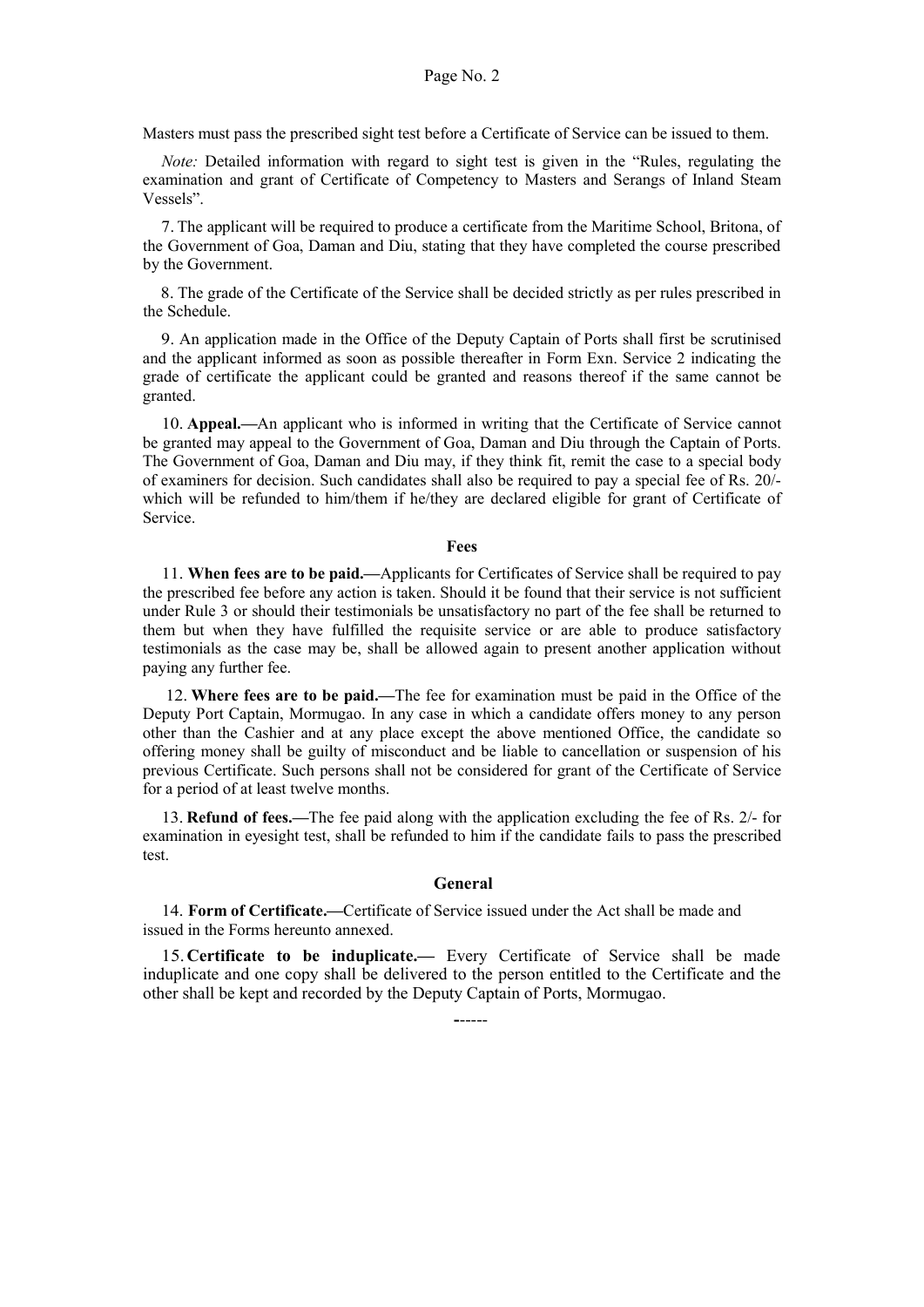# SCHEDULE I

1. Persons holding "Carta de Patrño de Trafego Local" with a minimum service of eighteen months as a Patrño of a self-propelled vessel or Assistant Patrño of a vessel having not less than 226 B.H.P. shall be granted a Certificate of Service as Serang.

2. Persons holding "Carta de Patrño Costeira Nacional" or "Costeira Internacional":

a) If with a minimum service of eighteen months as a Patrao of a self-propelled vessel having engines of not less than 226 B.H.P. and not more than 565 B.H.P. shall be granted a Certificate of Service as Second Class Master.

b) If with a minimum service of eighteen months as Assistant Patrao of a self-propelled vessel having engines of not less than 226 B.H.P. and not more than 565 B.H.P. with an additional service as Patrño of a self-propelled vessel having engines of not less than 226 B.H.P. for a minimum period of six months in the preceding nine months shall be granted a Certificate of Service as Second Class Master.

c) If with a minimum service of eighteen months as a Patrao of a self-propelled vessel having engines of not less than 565 B.H.P. shall be granted a Certificate of Service as First Class Master.

3. Persons holding "Carta Motorista 3'<sup>d</sup>class" shall be issued with a permit as a Driver.

4. Persons holding "Carta Motorista 2nd Class":

a) If with a minimum service of eighteen months as Driver of a self-propelled vessel having engines of not less than 226 B.H.P. shall be granted a Certificate of Service and Second Class Driver.

b) With a service of not less than 24 months as a Driver on vessels having engines of not less than 226 B.H.P. and not more than 565 B.H.P., the candidate may be considered for a Certificate of Service as First Class Driver.

5. Persons holding "Carta Motorista—1st Class" shall be issued with a Certificate of Service as Second Class Driver provided they are otherwise eligible for the same. Such persons if having exceptional service and record may be considered by the Captain of Ports, Panjim for issue of Certificate of Service as First Class Driver.

Note: Where a person has performed the requisite service in more than one capacity, proportionate allowances will be made for each kind of service, provided, in other respects such service complies with the requirement of these rules.

'[6. Persons holding "Carta de Maquinista"

- (a) If a person is having a minimum service of eighteen months as a driver on vessels having engines of not less than 226 IHP, he may be issued with certificate of service as Second Class Driver (Steam).
- (b) If a person is having a minimum service of twenty four months as a driver on vessels having engines of not less than 226 IHP or 40 NHP, he may be considered for issuing a certificate of service as First Class Driver (Steam)].

By order and in the name of the Administrator of Goa, Daman and Diu.

B.K.Chougule, Secretary, Industries and Labour Department.

Panjim, 26th August,1965.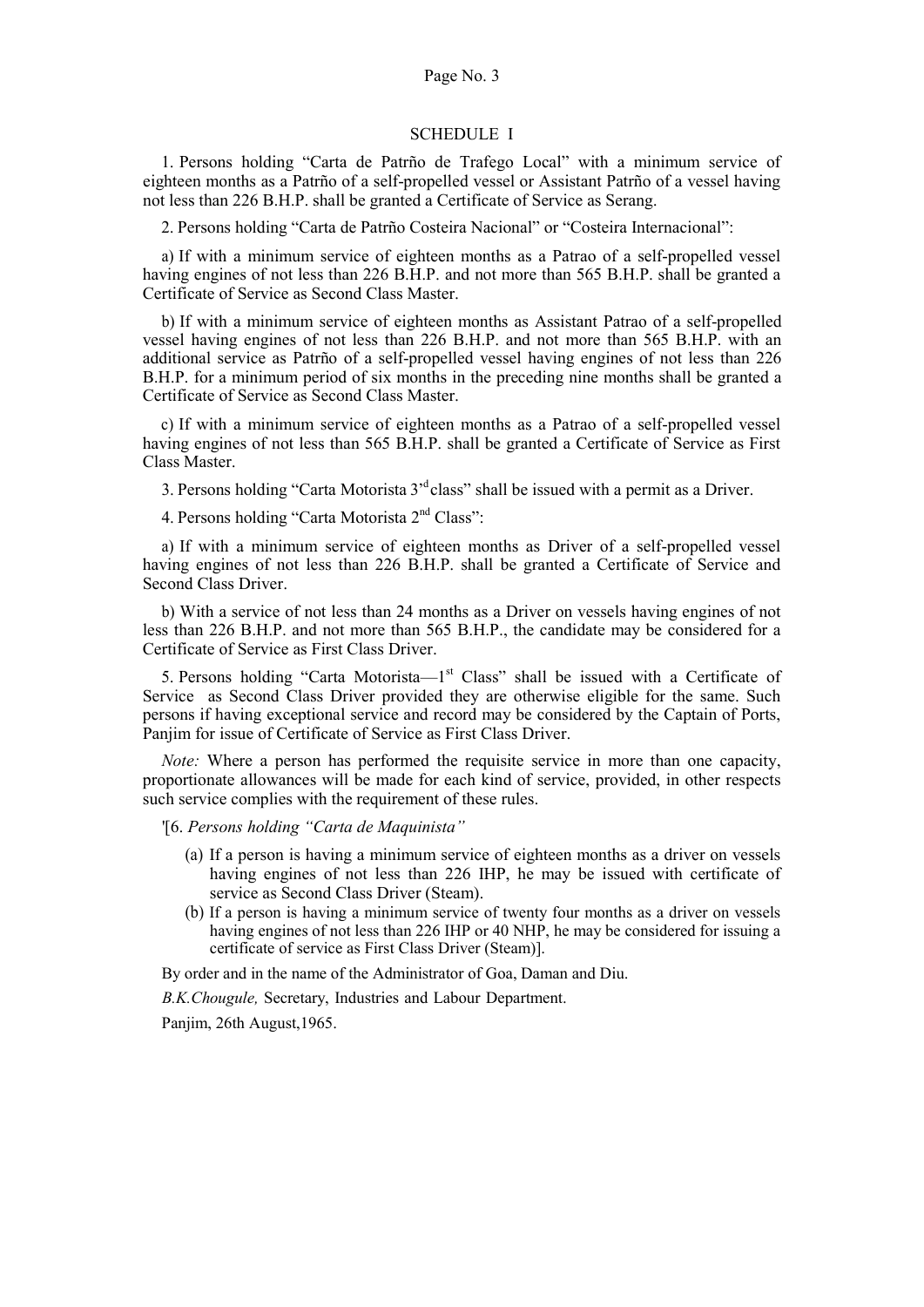## BY THE GOVERNMENT OF GOA, DAMAN AND DIU CERTIFICATE OF SERVICE

as

# First Class Master

# Of an Inland Steam-Vessel under Act 1 of 1917

To

WHEREAS it has been reported to the Government of Goa, Daman and Diu that you have been found duly qualified to fulfil the duties of First Class Master of an Inland Steam Vessel under Act 1 of 1917, I do hereby grant you this Certificate of Service as First Class Master.

This ... day of ... 19

 $2 \int$  1

By order of the Lt. Governor, Secretary to the Government of Goa, Daman and Diu.

Registered at the Office of the Captain of Ports, Panjim (Goa).

No. of Certificate

..Bearer . .

Date \* and place of Birth, showing Village, Thana and District . ..

Residence, showing Village, Thana and District .. .

Height

Personal description, stating particularly any permanent marks or scars ...

Signature ...

Any Master who fails to deliver up a Certificate which has been cancelled or suspended is liable to a penalty not exceeding Rs. 500/-.

N.B—. Any person other than the owner thereof becoming possessed of the Certificate is required to transmit it forthwith to the Captain of Ports, Panjim (Goa).

Issued at ... on the ... day of 19

Captain of Ports, Panjim (Goa).

\* If not known exactly, must be stated on the best information or evidence.

ENDORSEMENT OF ADDITIONAL QUALIFICATIONS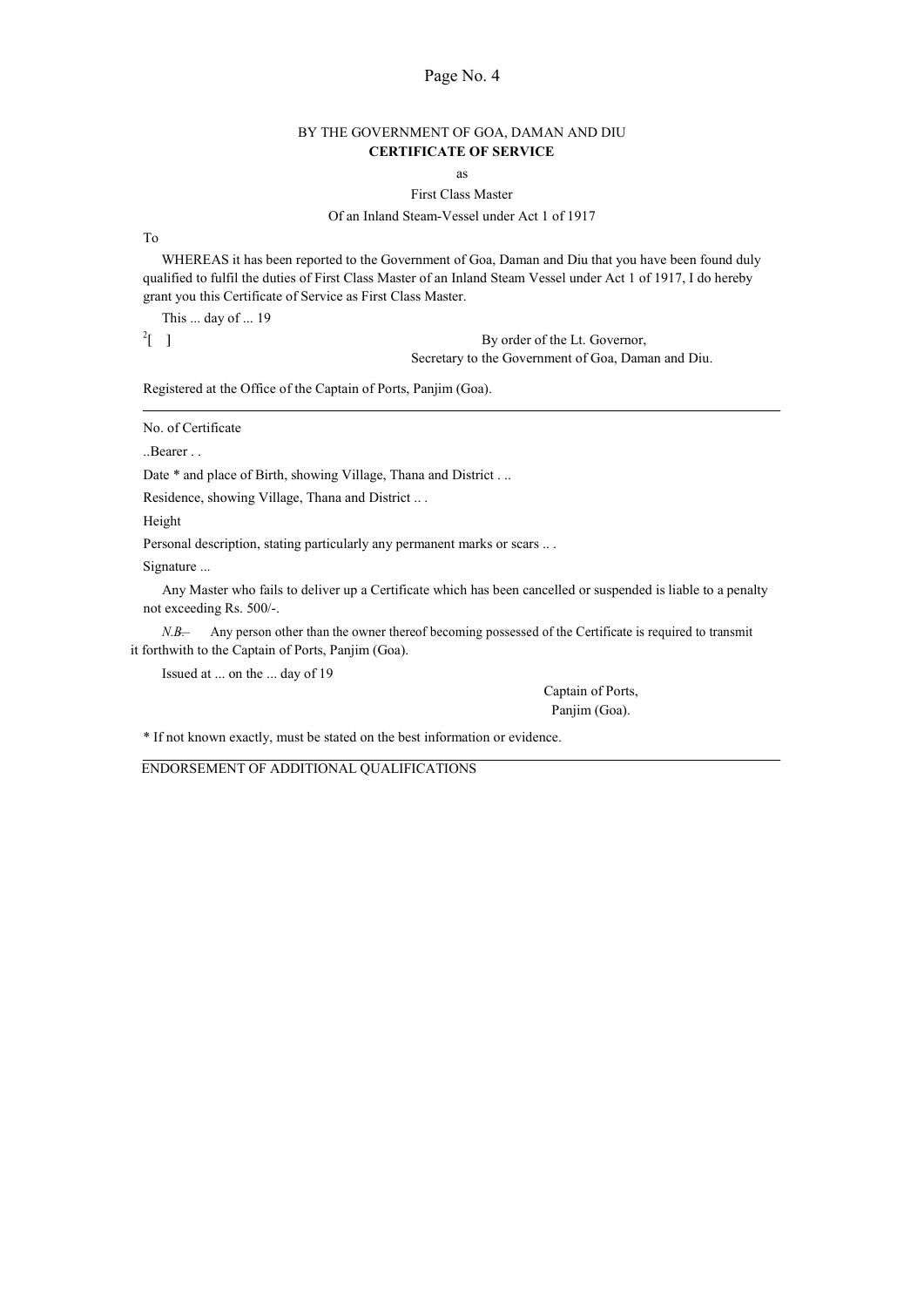## BY THE GOVERNMENT OF GOA, DAMAN AND DIU CERTIFICATE OF SERVICE

as

First Class Engine Driver Of an Inland Steam-Vessel under Act 1 of 1917

To

WHEREAS it has been reported to the Government of Goa, Daman and Diu that you have been found duly qualified to fulfil the duties of First Class Engine Driver of an Inland Steam-Vessel having engines of under 565 Brake Horse Power, I do hereby, in pursuance of Act 1 of 1917, grant you this Certificate of Service as Engine Driver.

This ... day of ... 19

By order of the Lt. Governor.

Secretary to the Government of Goa, Daman and Diu.

Registered at the Office of the Captain of Ports, Panjim (Goa).

|  | No. of Certificate |  |  |
|--|--------------------|--|--|
|  |                    |  |  |

Bearer ...

Date \* and place of Birth showing Village, Thana and District ...

Residence, showing Village, Thana and District

Height

Personal description, stating particularly any permanent marks or scars ...

Signature ...

Any Engine-Driver who fails to deliver up a Certificate which has been cancelled or suspended is liable to a penalty not exceeding Rs. 500/-.

N.B—. Any person other than the owner thereof becoming possessed of the Certificate is required to transmit it forthwith to the Captain of Ports, Panjim (Goa).

Issued at ... on the ... day of 19 .

Captain of Ports, Panjim (Goa).

\* If not known exactly, must be stated on the best information or evidence.

ENDORSEMENT OF ADDITIONAL QUALIFICATIONS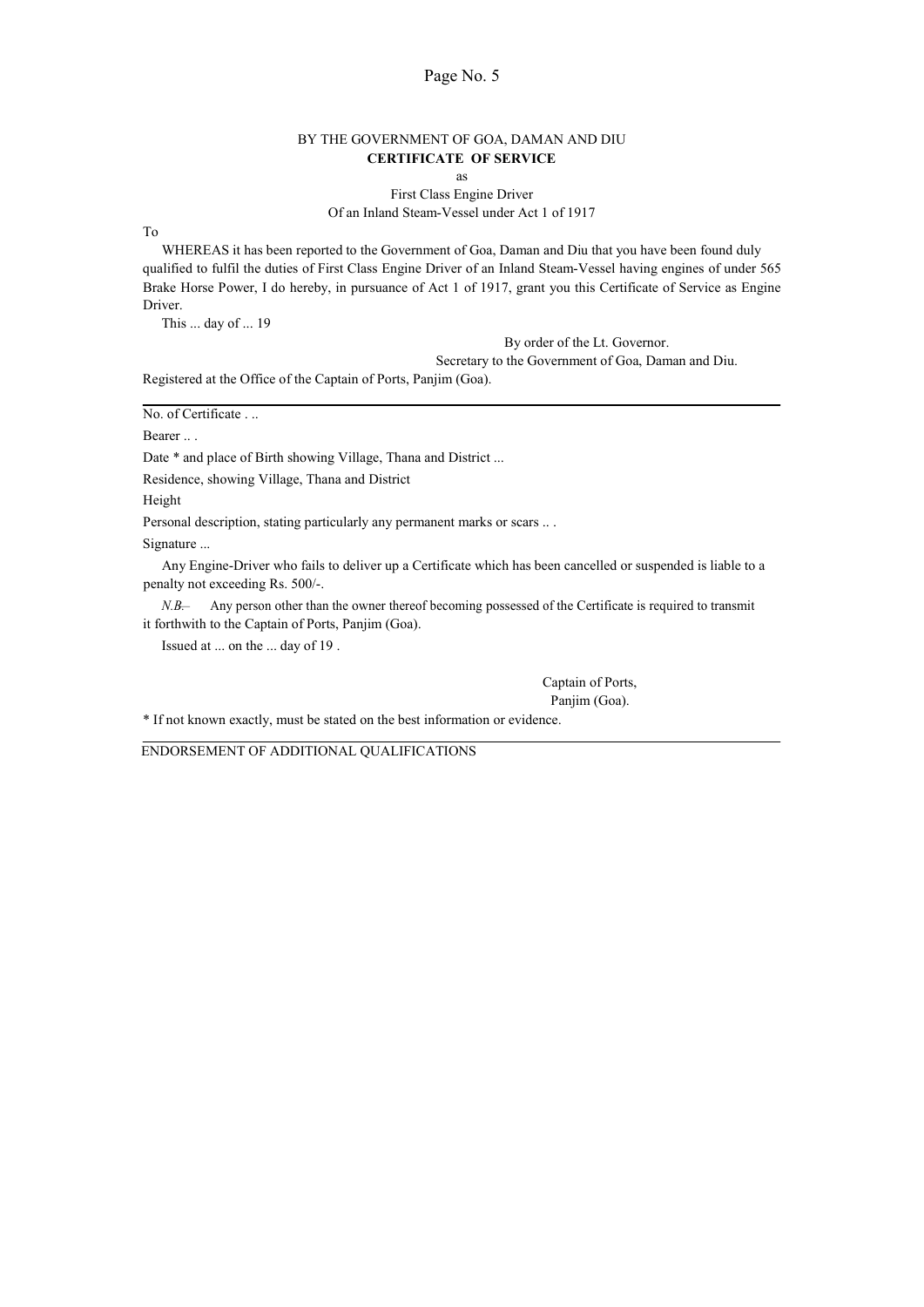### BY THE GOVERNMENT OF GOA, DAMAN AND DIU

### CERTIFICATE OF SERVICE

as

Second Class Engine Driver Of an Inland Steam-Vessel under Act 1 of 1917

To  $\ldots$ 

Whereas it has been reported to the Government of Goa, Daman and Diu that you have been found duly qualified to fulfil the duties of Second Class Engine-Driver of an Inland Steam Vessel having engines under 226 Brake Horse Power, I do hereby, in pursuance of Act I of 1917, grant you this Certificate of Service as Engine-Driver.

This ... day of ... 19

By order of the Lt. Governor. Secretary to the Government of Goa, Daman and Diu.

Registered at the Office of the Captain of Ports, Panjim (Goa).

No. of Certificate . ..

Bearer ...

Date \* and place of Birth showing Village, Thana and District

Residence, showing Village, Thana and District ...

Height ...

Personal description, stating particularly any permanent marks or scars .. .

Signature ...

Any Engine Driver who fails to deliver up a Certificate which has been cancelled or suspended is liable to a penalty not exceeding Rs. 500/-.

N.B—. Any person other than the owner thereof becoming possessed of the Certificate is required to transmit it forthwith to the Captain of Ports, Panjim (Goa).

Issued at ... on the ... day of 19

Captain of Ports,

Panjim (Goa).

\* If not known exactly, must be stated on the best information or evidence.

ENDORSEMENT OF ADDITIONAL QUALIFICATIONS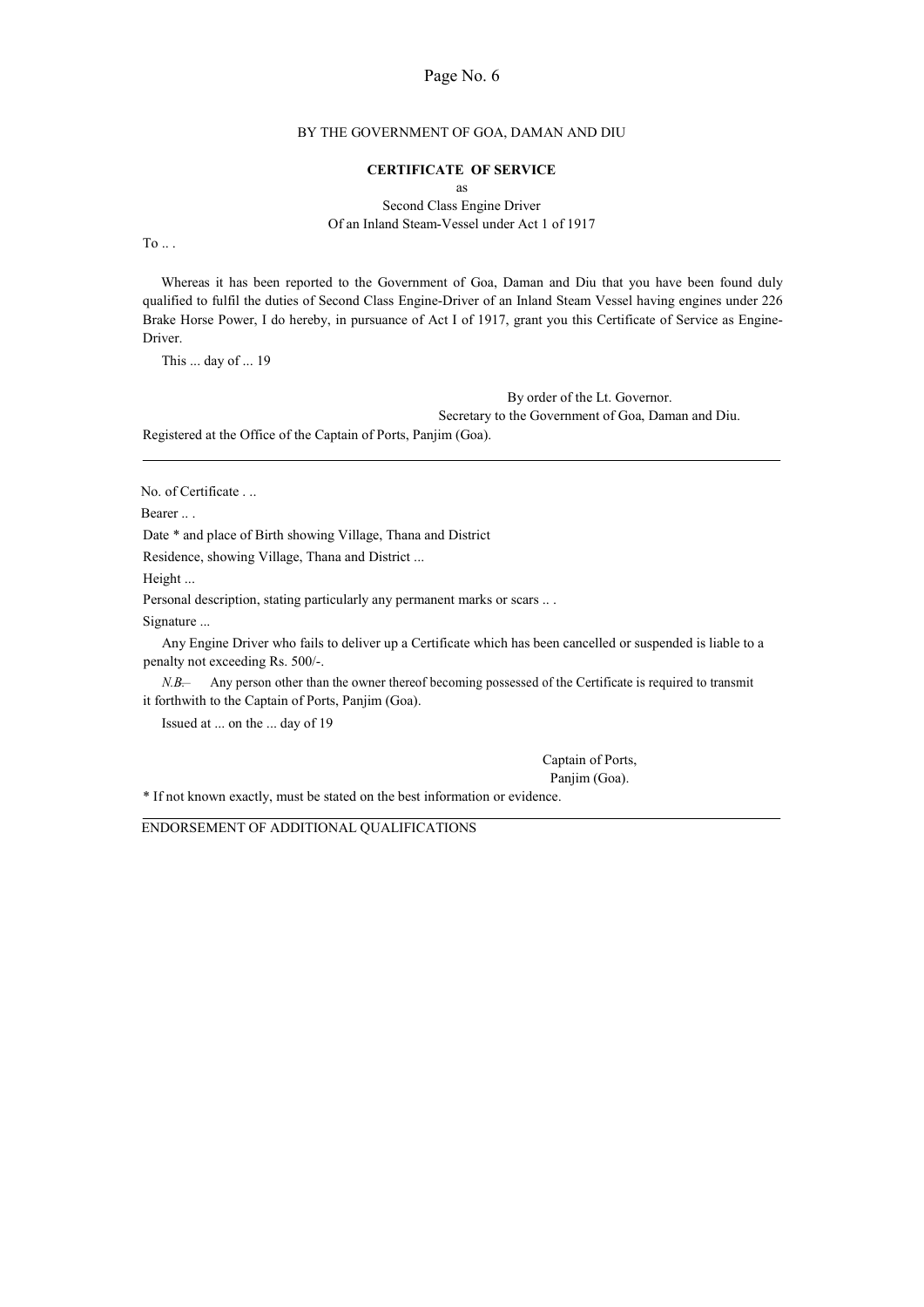# BY THE GOVERNMENT OF GOA, DAMAN AND DIU CERTIFICATE OF SERVICE

as

Second Class Master

Of an Inland Steam-Vessel under Act 1 of 1917

To ..

Whereas it has been reported to the Government of Goa, Daman and Diu that you have been found duly qualified to fulfil the duties of Second Class Master of an Inland Steam Vessel under Act 1 of 1917, I do hereby grant you this Certificate of Service as Second Class Master.

This ... day of ... 19

By order of the Lt. Governor.

Secretary to the Government of Goa, Daman and Diu.

Registered at the Office of the Captain of Ports, Panjim (Goa).

No. of Certificate Bearer ... Date \* and place of Birth, showing Village, Thana and District Residence, showing Village, Thana and District .. . Height Personal description, stating particularly any permanent marks or scars ... Signature ... Any Master who fails to deliver up a Certificate which has been cancelled or suspended is liable to a penalty not exceeding Rs. 500/-. N.B—. Any person other than the owner thereof becoming possessed of this Certificate is required to transmit it forthwith to the Captain of Ports, Panjim (Goa). Issued at ... on the ... day of 19

Captain of Ports,

Panjim (Goa).

\* If not known exactly, must be stated on the best information orevidence.

ENDORSEMENT OF ADDITIONALQUALIFICATIONS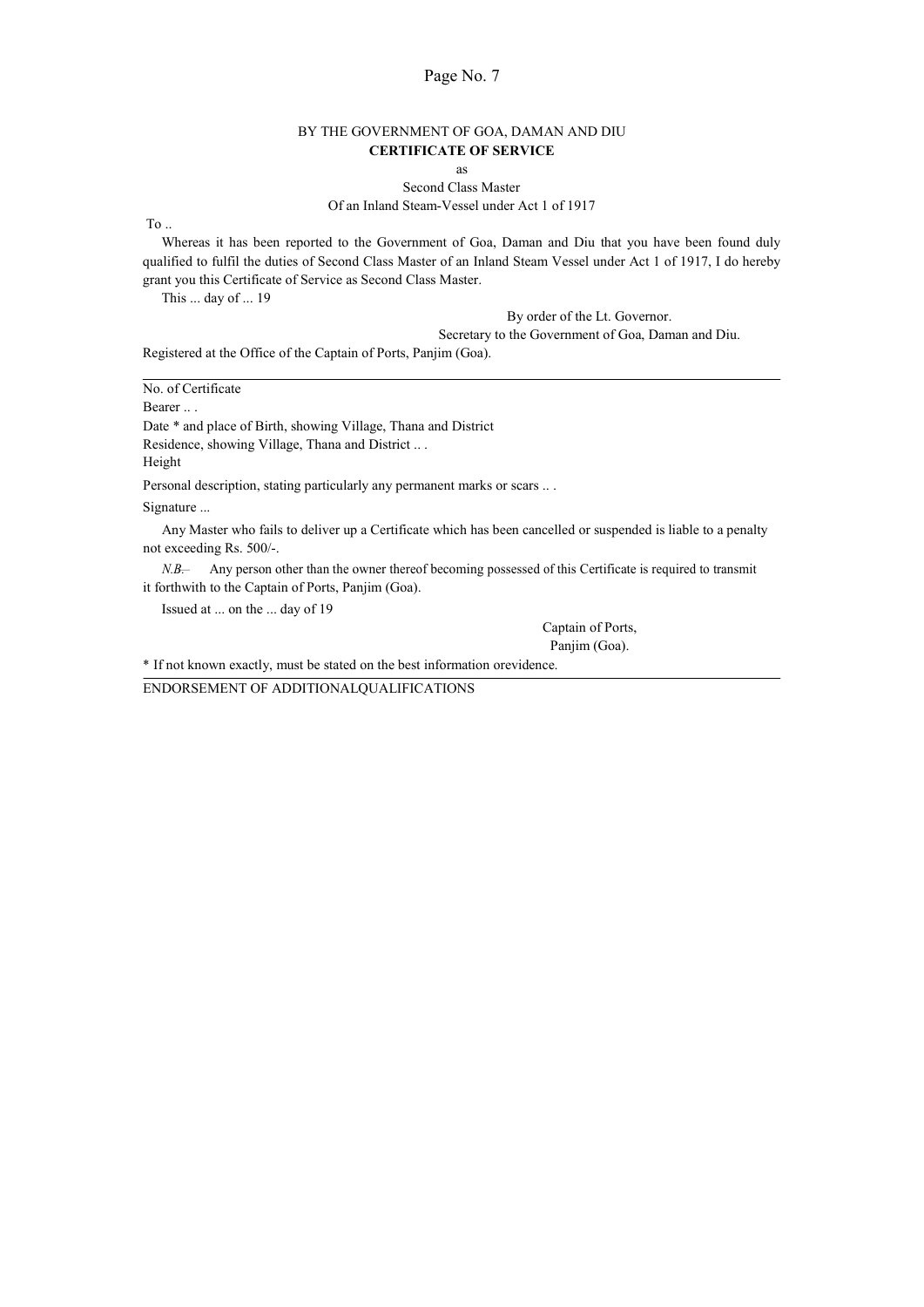# BY THE GOVERNMENT OF GOA, DAMAN AND DIU CERTIFICATE OF SERVICE

### As Serang

#### Of an Inland Steam-Vessel under Act 1 of 1917

To  $\ldots$ 

WHEREAS it has been reported to the Government of Goa, Daman and Diu that you have been found duly qualified to fulfil the duties of Serang of an Inland Steam-Vessel, under Act 1 of 1917, I do hereby grant you this Certificate of Service as Serang.

This ... day of ... 19

By order of the Lt. Governor. Secretary to the Government of Goa, Daman and Diu.

Registered at the Office of the Captain of Ports, Panjim (Goa).

No. of Certificate . ..

Bearer

Date  $*$  and place of Birth, showing Village, Thana and District ...

Residence, showing Village, Thana and District .. .

Height ...

Personal description, stating particularly any permanent marks or scars .. .

Signature ...

Any Serang who fails to deliver up a Certificate which has been cancelled or suspended is liable to a penalty not exceeding Rs. 500/-.

N. B. — Any person other than the owner thereof becoming possessed of the Certificate is required to transmit it forthwith to the Captain of Ports, Panjim (Goa).

Issued at ... on the ... day of 19

Captain of Ports, Panjim (Goa).

\* If not known exactly, must be stated on the best information or evidence. ENDORSEMENT OF ADDITIONAL QUALIFICATIONS